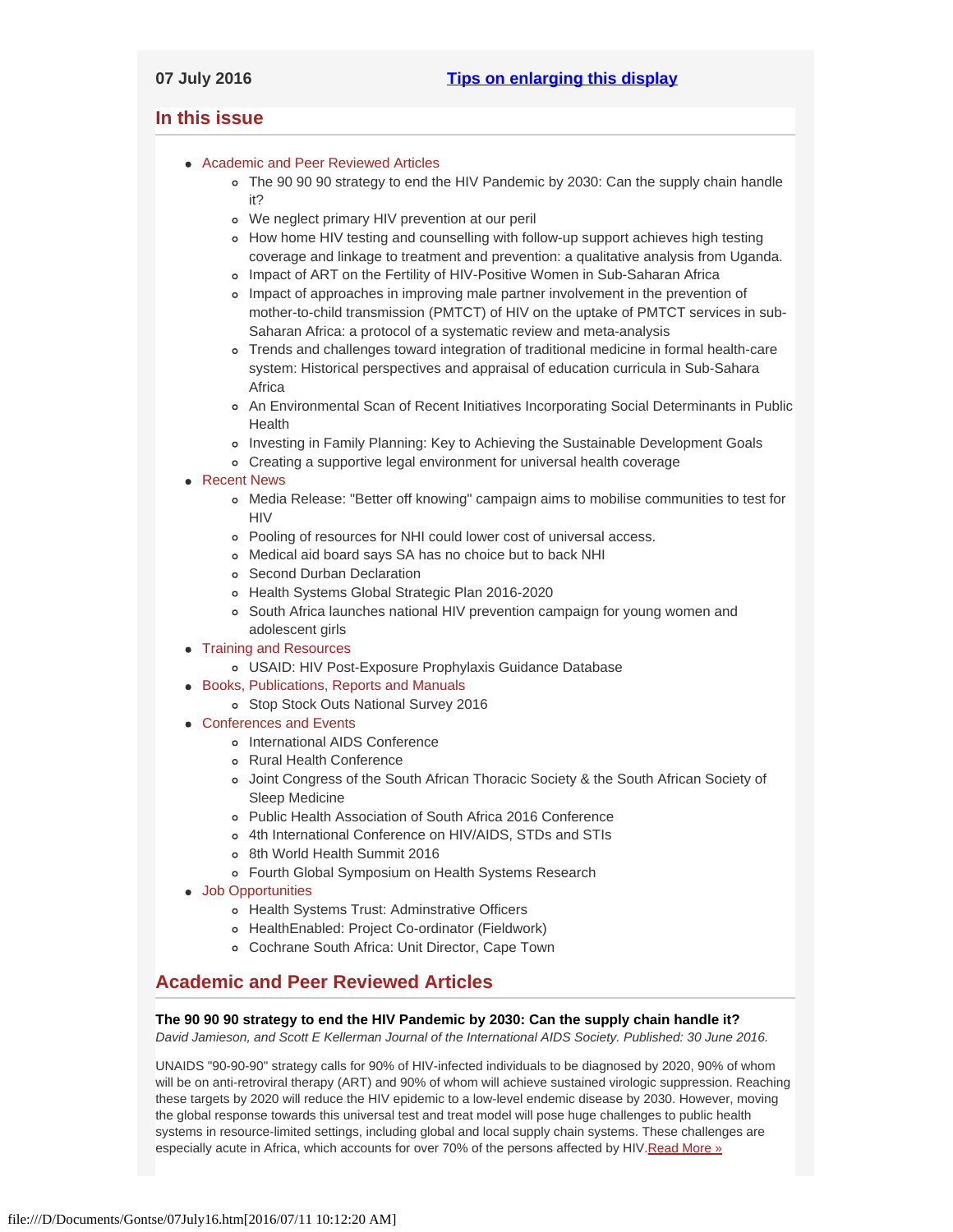#### **[back to top](#page-0-3)**

#### <span id="page-1-0"></span>**We neglect primary HIV prevention at our peril**

*Michael T Isbell, Nduku Kilonzo, Owen Mugurungi, Linda-Gail Bekker. The Lancet. Published: July 2016.*

Inspired by a steady decline in new HIV infections and AIDS-related deaths, the sustainable development goals call for ending the AIDS epidemic as a public health threat by 2030. However, the world is not on track to end the epidemic. In particular, the pace at which new HIV infections are declining is substantially slower than the fall in AIDS-related deaths, and epidemic control remains out of reach. Read More »

Source: [http://www.thelancet.com/pdfs/journals/lanhiv/PIIS2352-3018\(16\)30058-3.pdf](http://www.thelancet.com/pdfs/journals/lanhiv/PIIS2352-3018(16)30058-3.pdf) [Accessed: 07 July 2016]

## **[back to top](#page-0-3)**

## <span id="page-1-1"></span>**How home HIV testing and counselling with follow-up support achieves high testing coverage and linkage to treatment and prevention: a qualitative analysis from Uganda.**

*Norma C Ware, Monique A Wyatt, Stephen Asiimwe, Bosco Turyamureeba, Elioda Tumwesigye, et al. Journal of the International AIDS Society. Published: 28 June 2016.*

Introduction: The successes of HIV treatment scale-up and the availability of new prevention tools have raised hopes that the epidemic can finally be controlled and ended. Reduction in HIV incidence and control of the epidemic requires high testing rates at population levels, followed by linkage to treatment or prevention. [Read](http://www.jiasociety.org/index.php/jias/article/view/20929/pdf_1) [More »](http://www.jiasociety.org/index.php/jias/article/view/20929/pdf_1)

Source: http://www.jiasociety.org/index.php/jias/article/view/20929/pdf 1 [Accessed: 07 July 2016]

#### **[back to top](#page-0-3)**

#### <span id="page-1-2"></span>**Impact of ART on the Fertility of HIV-Positive Women in Sub-Saharan Africa**

*Sara Yeatman, Jeffrey W. Eaton, Zosia Beckles, Lorna Benton, Simon Gregson and Basia Zaba. Tropical Medicine and International Health. Published: 2 July 2016.*

Understanding the fertility of HIV-positive women is critical to estimating HIV epidemic trends from surveillance data and planning resource needs and coverage of prevention-of-motherto-child transmission services in sub-Saharan Africa. In light of the considerable scale-up in antiretroviral therapy (ART) coverage over the last decade, we conducted a systematic review of the impact of ART on the fertility outcomes of HIV-positive women [Read More »](http://onlinelibrary.wiley.com/doi/10.1111/tmi.12747/pdf)

Source:<http://onlinelibrary.wiley.com/doi/10.1111/tmi.12747/pdf>[Accessed: 07 July 2016]

## **[back to top](#page-0-3)**

## <span id="page-1-3"></span>**Impact of approaches in improving male partner involvement in the prevention of mother-tochild transmission (PMTCT) of HIV on the uptake of PMTCT services in sub-Saharan Africa: a protocol of a systematic review and meta-analysis**

*Noah F Takah, Iain T R Kennedy, Cathy Johnman. British Medical Journal. Published: 1 July 2016.*

Several studies have reported approaches used in improving the delivery of prevention of mother-to-child transmission (PMTCT) of HIV services through the involvement of male partners, but evidence from a systematic review is limited. We aim at determining the impact of male partner involvement on PMTCT in sub-Saharan Africa[.Read More »](http://bmjopen.bmj.com/content/6/7/e012224.full)

Source:<http://bmjopen.bmj.com/content/6/7/e012224.full>[Accessed: 07 July 2016]

### **[back to top](#page-0-3)**

# <span id="page-1-4"></span>**Trends and challenges toward integration of traditional medicine in formal health-care system: Historical perspectives and appraisal of education curricula in Sub-Sahara Africa**

*Ester Innocent. Journal of Intercultural Ethnopharmacology. Published: June - August 2016.*

The population residing Sub-Sahara Africa (SSA) continues to suffer from communicable health problems such as HIV/AIDS, malaria, tuberculosis, and various neglected tropical as well as non-communicable diseases. Read [More »](http://www.scopemed.org/fulltextpdf.php?mno=220532)

Source:<http://www.scopemed.org/fulltextpdf.php?mno=220532>[Accessed: 07 July 2016]

#### **[back to top](#page-0-3)**

<span id="page-1-5"></span>**An Environmental Scan of Recent Initiatives Incorporating Social Determinants in Public Health** *Denise Koo, Patrick W. O'Carroll, Andrea Harris, and Karen B. DeSalvo. National Academy of Medicine.*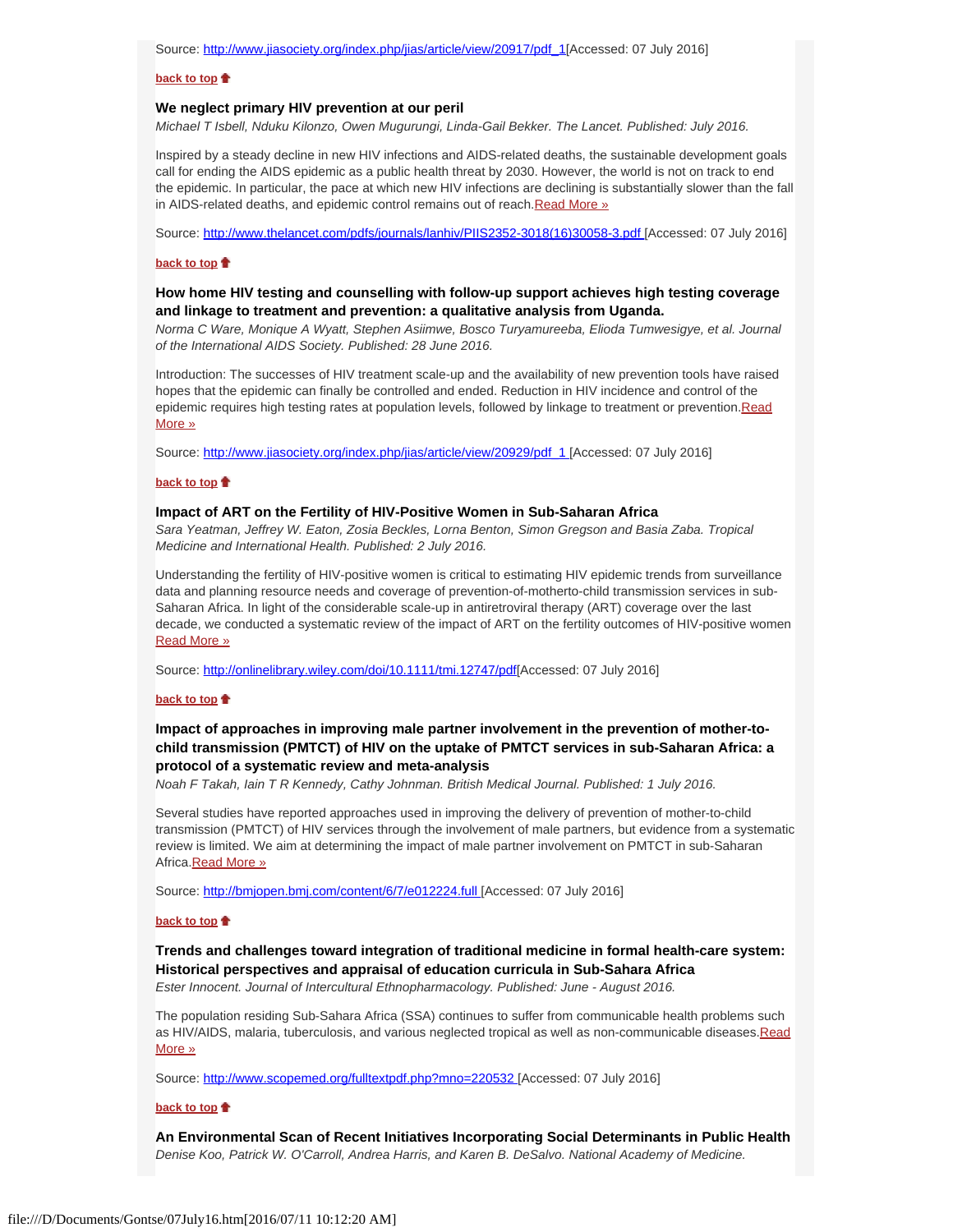*Published: 30 June 2016.*

The foundational importance of social, environmental, and economic factors as determinants of health has long been recognized. Until recently, this recognition had resulted in few sustained, organized efforts to positively influence these determinants to foster health at the community level. In recent years, however, numerous efforts have arisen across the United States that explicitly seek to improve the public's health by catalyzing collaboration across multiple societal sectors, with the goal of leveraging policy, systems, and environmental changes to drive sustained improvements in the public's health. [Read More »](https://nam.edu/wp-content/uploads/2016/06/An-Environmental-Scan-of-Recent-Initiatives-Incorporating-Social-Determinants-in-Public-Health.pdf)

Source: [https://nam.edu/wp-content/uploads/2016/06/](https://nam.edu/wp-content/uploads/2016/06/An-Environmental-Scan-of-Recent-Initiatives-Incorporating-Social-Determinants-in-Public-Health.pdf)[Accessed: 07 July 2016]

## **[back to top](#page-0-3)**

## <span id="page-2-0"></span>**Investing in Family Planning: Key to Achieving the Sustainable Development Goals**

*Ellen Starbirda, Maureen Nortona, Rachel Marcusa. Global Health: Science and Practice. Published: 9 June 2016.*

Family planning encompasses the services, policies, information, attitudes, practices, and commodities, including contraceptives, that give women, men, couples, and adolescents the ability to avoid unintended pregnancy and choose whether and/or when to have a child. In this commentary, we outline family planning's links to the Sustainable Development Goals (SDGs) and highlight the transformational benefits that voluntary family planning brings to women, families, communities, and countries. Read More »

Source:<http://www.ghspjournal.org/content/4/2/191>[Accessed: 07 July 2016]

## **[back to top](#page-0-3)**

## <span id="page-2-1"></span>**Creating a supportive legal environment for universal health coverage**

*DDavid Clarke, Dheepa Rajan & Gerard Schmets. Bulletin of the World Health Organization. Published: July 2016.*

In this edition of the Bulletin, Marks-Sultan et al propose that the World Health Organization (WHO) should provide capacity-building for drafting health laws in Member States. They highlight that WHO has the authority and credibility to work with countries to make their national laws easier to access, understand, monitor and evaluate. [Read More »](http://www.who.int/bulletin/volumes/94/7/16-173591/en/)

Source:<http://www.who.int/bulletin/volumes/94/7/16-173591/en/>[Accessed: 07 July 2016]

## **[back to top](#page-0-3)**

# <span id="page-2-2"></span>**Recent News**

<span id="page-2-3"></span>**Media Release: "Better off knowing" campaign aims to mobilise communities to test for HIV** *Health Systems Trust. Published: 8 July 2016.*

This month, leading public health NGO Health Systems Trust (HST) launches its "Better off knowing" campaign, motivating South Africans from all walks of life to get tested for HIV so that they know their status, receive treatment and live longer. Read More »

Source:<http://www.hst.org.za/news/better-knowing-campaign-aims-mobilise-communities-test-hiv>[Accessed: 07 July 2016]

#### **[back to top](#page-0-3)**

#### <span id="page-2-4"></span>**Pooling of resources for NHI could lower cost of universal access.**

*Health-e News. Published: 30 June 2016.*

On Tuesday, Motsoaledi addressed the media along with members of the Board of Healthcare Funders following his article on the Sunday Times this weekend. As the debate on National Health Insurance (NHI) funding continues, the minister of health has come out in response to the criticism over the high cost associated with rolling out universal health care in South Africa. Read More »

Source:<https://www.health-e.org.za/2016/06/30/pooling-resources-nhi-lower-cost-universal-access/>[Accessed: 07 July 2016]

#### **[back to top](#page-0-3)**

#### <span id="page-2-5"></span>**Medical aid board says SA has no choice but to back NHI**

*Bhekisisa. Published: 28 June 2016.*

The industry body says the dwindling number of medical aid members means the government must act. South Africa's healthcare system is not merely unviable or unsustainable, "it is at the brink of collapse" if the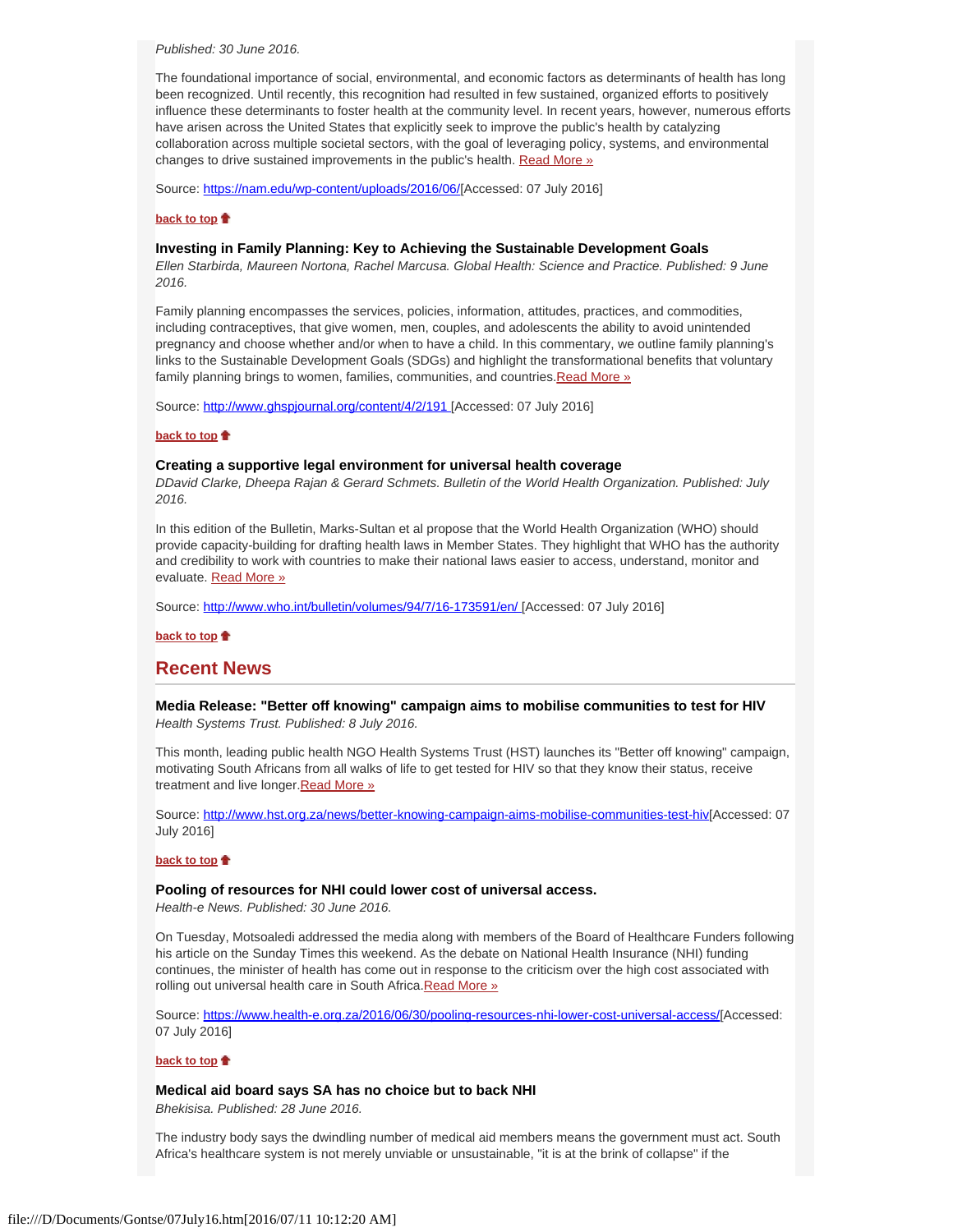government does not intervene, says the Board of Healthcare Funders, which represents most medical aid schemes in the country. Read More »

Source: [http://bhekisisa.org/article/2016-06-28-medical-aid](http://bhekisisa.org/article/2016-06-28-medical-aid-board-says-sa-has-no-choice-but-to-back-nhi)[Accessed: 07 July 2016]

#### **[back to top](#page-0-3)**

## <span id="page-3-0"></span>**Second Durban Declaration**

*International AIDS Society. Published: June 2016.*

There has been remarkable progress in our response to AIDS since the global HIV community last convened in Durban in 2000. Curbing the spread of HIV was the first step . Accelerating investment and action on a robust human rights and social justice agenda is the next. [Read More »](http://www.hst.org.za/news/second-durban-declaration)

Source:<http://www.iasociety.org/Second-Durban-Declaration>[Accessed: 07 July 2016]

## **[back to top](#page-0-3)**  $\triangle$

#### **Health Systems Global Strategic Plan 2016-2020**

<span id="page-3-1"></span>*Health Systems Global. Published: 7 July 2016.*

The purpose of this strategic plan is to guide Health Systems Global through a phase of consolidation and intensification of activities, following the incipient period (2014-2016) when Health Systems Global was established and forged its identity. [Read More »](http://www.hst.org.za/news/health-systems-global-strategic-plan-2016-2020)

Source: [http://www.healthsystemsglobal.org/upload/other/](http://www.healthsystemsglobal.org/upload/other/HSG%20Strategic%20Plan%20May%2025%202016.pdf)[Accessed: 07 July 2016]

## **[back to top](#page-0-3)**

## <span id="page-3-2"></span>**South Africa launches national HIV prevention campaign for young women and adolescent girls** *UNAIDS. Published: 24 June 2016.*

The Deputy President of South Africa, Cyril Ramaphosa, launched an ambitious national campaign to prevent HIV among young women and adolescent girls on 24 June in Pietermaritzburg, South Africa. The campaign will respond to the unacceptably high rate of new HIV infections among young women and adolescent girls in the country. Read More »

Source: [http://www.unaids.org/en/resources/presscentre/](http://www.unaids.org/en/resources/presscentre/featurestories/2016/june/20160624_south-africa)[Accessed: 07 July 2016]

**[back to top](#page-0-3)**

## **Training and Resources**

#### <span id="page-3-3"></span>**HIV Post-Exposure Prophylaxis Guidance Database**

*USAID. Published: June 2016.*

*The AIDSFree Post-Exposure Prophylaxis (PEP) Guidance Database provides continuous access to the most up-to-date country guidelines. The PEP Guidance Database is organized by country and patient population. The patient populations are determined by what is in each country's national guidance. Once you click through to the specific country page of interest, you can view the guidance on any device, download or e-mail a summary of the guidance, or view the original country guidance documents[.Click Here»](https://aidsfree.usaid.gov/resources/)*

*[back to top](#page-0-3)*

## <span id="page-3-4"></span>*Books, Publications, Reports and Manuals*

#### <span id="page-3-5"></span>*Stop Stock Outs National Survey 2016*

*Medecins Sans Frontiers, et al. Published: June 2016.*

*The 2015 national survey report is the third annual report published by the Stop Stock Outs Project (SSP). Although there have been some successes over the past three years, and the South African government has undertaken several initiatives to improve the supply chain for medicines, stock outs at primary healthcare facilities remain an undeniable threat to the health of the people of South Africa[.Click Here»](http://www.hst.org.za/publications/stop-stock-outs-national-survey-2016)*

## *[back to top](#page-0-3)*

## <span id="page-3-6"></span>*Conferences and Events*

#### <span id="page-3-7"></span>*International AIDS Conference*

*When: 17 - 22 July 2016 Venue: International Convention Centre, Durban, South Africaa*